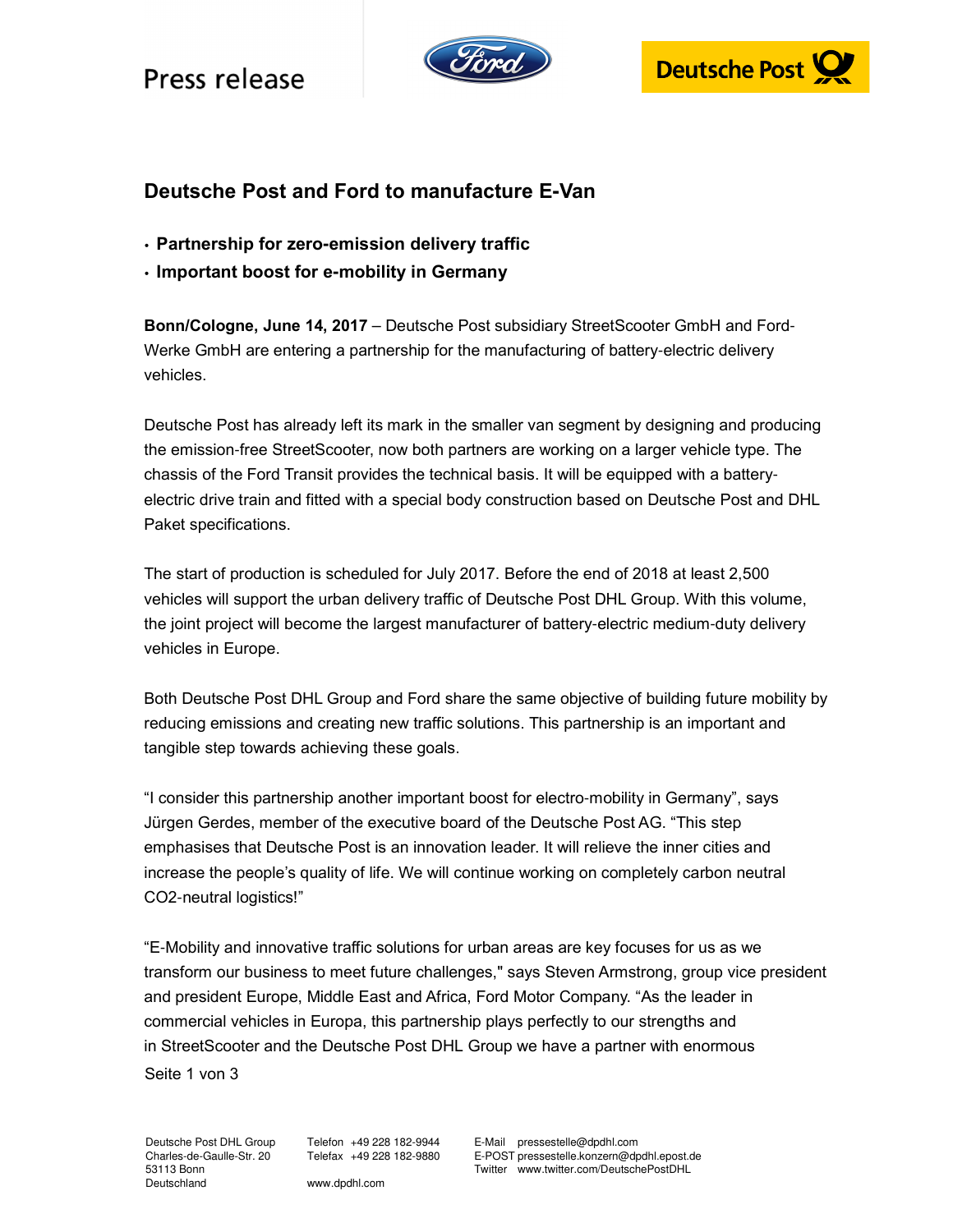# Press release





competence and a worldwide network."

In addition to the new assembly line the existing manufacturing of the StreetScooter models will be significantly expanded as previously announced. StreetScooter GmbH is planning to manufacture 20,000 units per year of their successful small electrical delivery van in different versions in Aachen and another site in North Rhine-Westphalia. Today, there are already 2,500 StreetScooter in use for Deutsche Post throughout Germany. More and more prospective buyers from the outside are signalling their interest or have already received StreetScooters in order to convert their fleet to zero-emission operation.

**– End –** 

You can find the press release for download as well as further information on http://www.dpdhl.com/pressreleases

#### **Media contact:**

Deutsche Post DHL Group Ford-Werke GmbH Media Relations Communication & Public Affairs Alexander Edenhofer **Detlef Jenter** Detlef Jenter Phone: +49 228 182-9944 Phone: +49 221 901 8745 E-Mail: pressestelle@dpdhl.com Email: djenter@ford.com

On the internet: www.dpdhl.de/presse www.ford.com

### **Deutsche Post – Die Post für Deutschland**

Deutsche Post is Europe's largest mail services operator, and market leader in the German mail and parcel market. With its powerful Deutsche Post brand and a workforce of about 150,000 employees committed to service excellence, the company is recognized both as "Die Post für Deutschland" and as a global player in the international delivery of mail and goods. The Deutsche Post portfolio combines the present and future of postal and communications services, ranging from mail and parcel delivery to secure electronic communication and dialog marketing for private and business customers. The company has been a pioneer in new postal technologies, carbon neutral shipping and e-commerce logistics solutions.